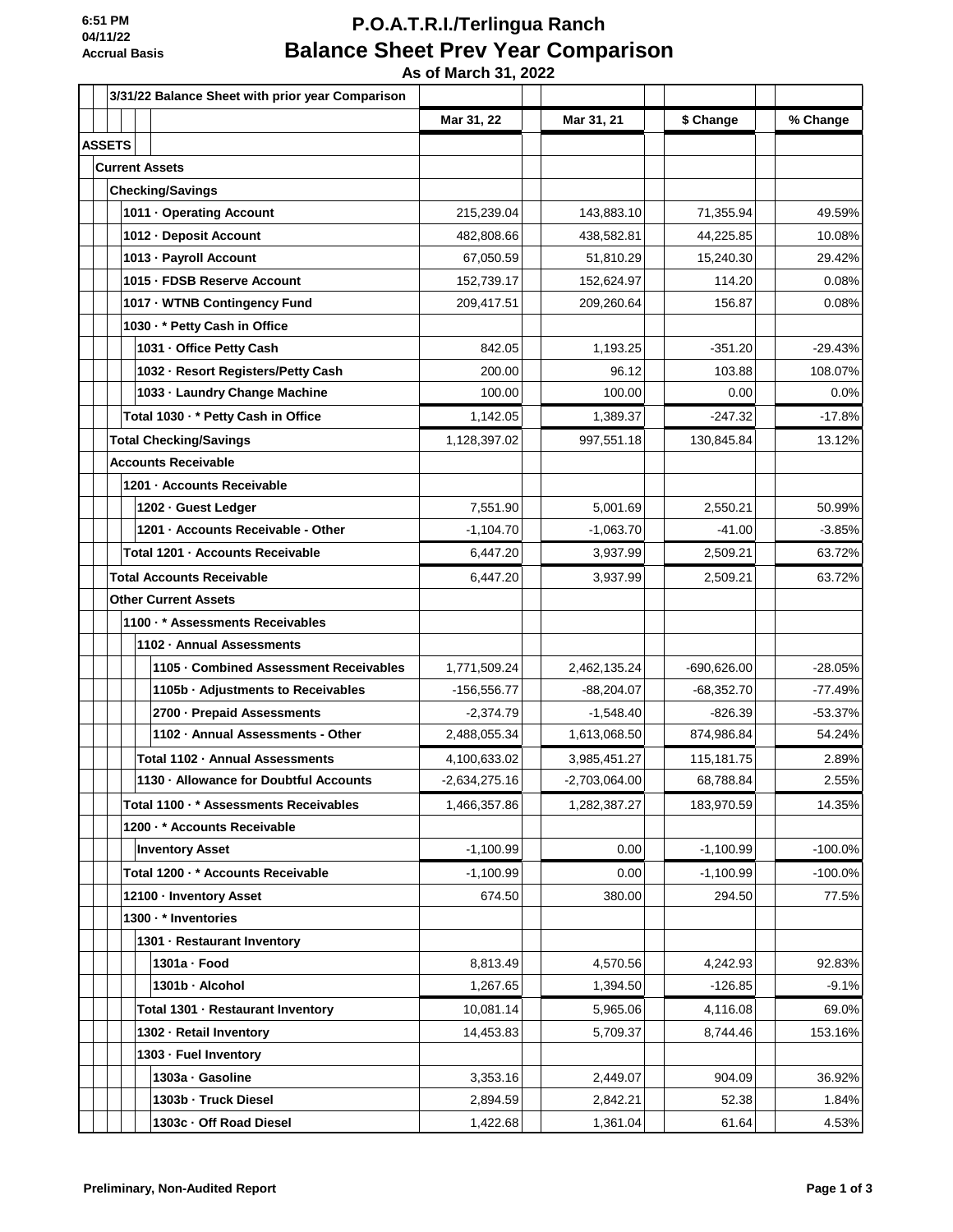## **P.O.A.T.R.I./Terlingua Ranch Balance Sheet Prev Year Comparison**

 **As of March 31, 2022**

| 3/31/22 Balance Sheet with prior year Comparison |               |               |             |            |
|--------------------------------------------------|---------------|---------------|-------------|------------|
|                                                  | Mar 31, 22    | Mar 31, 21    | \$ Change   | % Change   |
| 1303d · Propane                                  | 2,904.53      | 7,188.59      | $-4,284.06$ | $-59.6%$   |
| Total 1303 - Fuel Inventory                      | 10,574.96     | 13,840.91     | $-3,265.95$ | $-23.6%$   |
| 1350 - Auction Property Tracts                   | 25,731.01     | 25,731.01     | 0.00        | 0.0%       |
| Total 1300 · * Inventories                       | 60,840.94     | 51,246.35     | 9,594.59    | 18.72%     |
| 1400 · * Prepaid Accounts                        |               |               |             |            |
| 1402 - Prepaid Insurance                         | 4,143.00      | 4,143.00      | 0.00        | 0.0%       |
| Total 1400 · * Prepaid Accounts                  | 4.143.00      | 4,143.00      | 0.00        | 0.0%       |
| 1700 - Deferred Tax Asset                        | 99,000.00     | 99,000.00     | 0.00        | 0.0%       |
| <b>Total Other Current Assets</b>                | 1,629,915.31  | 1,437,156.62  | 192,758.69  | 13.41%     |
| <b>Total Current Assets</b>                      | 2,764,759.53  | 2,438,645.79  | 326,113.74  | 13.37%     |
| <b>Fixed Assets</b>                              |               |               |             |            |
| 1600 · * Fixed Assets                            |               |               |             |            |
| 1601 - Land                                      | 142,101.20    | 142,101.20    | 0.00        | 0.0%       |
| 1602 - Orig Cost - Bldgs & Structures            | 227,152.00    | 227,152.00    | 0.00        | 0.0%       |
| 1603 - Furniture & Equipment                     | 46,668.58     | 46,668.58     | 0.00        | 0.0%       |
| 1604 - Heavy Equipment                           | 340,519.47    | 340,519.47    | 0.00        | 0.0%       |
| 1605 · Vehicles                                  | 115,731.17    | 115,731.17    | 0.00        | 0.0%       |
| 1606 · Improvements                              | 364,765.72    | 360,525.63    | 4,240.09    | 1.18%      |
| 1607 - Property Owner Software                   | 94,804.00     | 94,804.00     | 0.00        | 0.0%       |
| 1608 - Capital Improvements                      | 49,100.65     | 4,096.65      | 45,004.00   | 1,098.56%  |
| 1611 - Smith Well                                | 28,994.67     | 24,562.81     | 4,431.86    | 18.04%     |
| 1612 - Cabin Deck Replacement                    | 44,530.32     | 44,530.32     | 0.00        | 0.0%       |
| 1613 - Facility Roof Replacement                 | 5,798.25      | 5,798.25      | 0.00        | 0.0%       |
| 1614 · Materials for Const in Progress           | 1,181.11      | 1,181.11      | 0.00        | 0.0%       |
| 1616 · Water System                              | 13,673.80     | 13,673.80     | 0.00        | 0.0%       |
| Total 1600 · * Fixed Assets                      | 1,475,020.94  | 1,421,344.99  | 53,675.95   | 3.78%      |
| 1615 · Accumulated Depreciation                  | $-713,396.28$ | $-713,396.28$ | 0.00        | 0.0%       |
| <b>Total Fixed Assets</b>                        | 761,624.66    | 707,948.71    | 53,675.95   | 7.58%      |
| <b>TOTAL ASSETS</b>                              | 3,526,384.19  | 3,146,594.50  | 379,789.69  | 12.07%     |
| <b>LIABILITIES &amp; EQUITY</b>                  |               |               |             |            |
| <b>Liabilities</b>                               |               |               |             |            |
| <b>Current Liabilities</b>                       |               |               |             |            |
| <b>Accounts Payable</b>                          |               |               |             |            |
| 2010 - Accounts Payable                          | $-1,534.48$   | 2,450.93      | $-3,985.41$ | $-162.61%$ |
| <b>Total Accounts Payable</b>                    | $-1,534.48$   | 2,450.93      | $-3,985.41$ | $-162.61%$ |
| <b>Credit Cards</b>                              |               |               |             |            |
| 1099 - Mastercard 1999                           | $-2,244.95$   | 799.28        | $-3,044.23$ | -380.87%   |
| <b>Total Credit Cards</b>                        | $-2,244.95$   | 799.28        | $-3,044.23$ | -380.87%   |
| <b>Other Current Liabilities</b>                 |               |               |             |            |
| 1058 - SBA EIDL                                  | 10,000.00     | 10,000.00     | 0.00        | 0.0%       |
| 2100 · * Payroll Liabilities                     |               |               |             |            |
| 2110 · Payroll Taxes Payable                     | 346.53        | 7,843.73      | $-7,497.20$ | -95.58%    |
| 2115 - Employee Insurance-Voluntary              | 0.00          | $-930.00$     | 930.00      | 100.0%     |
| 2120 - Benefits Payable                          | 18,626.25     | 18,626.25     | 0.00        | 0.0%       |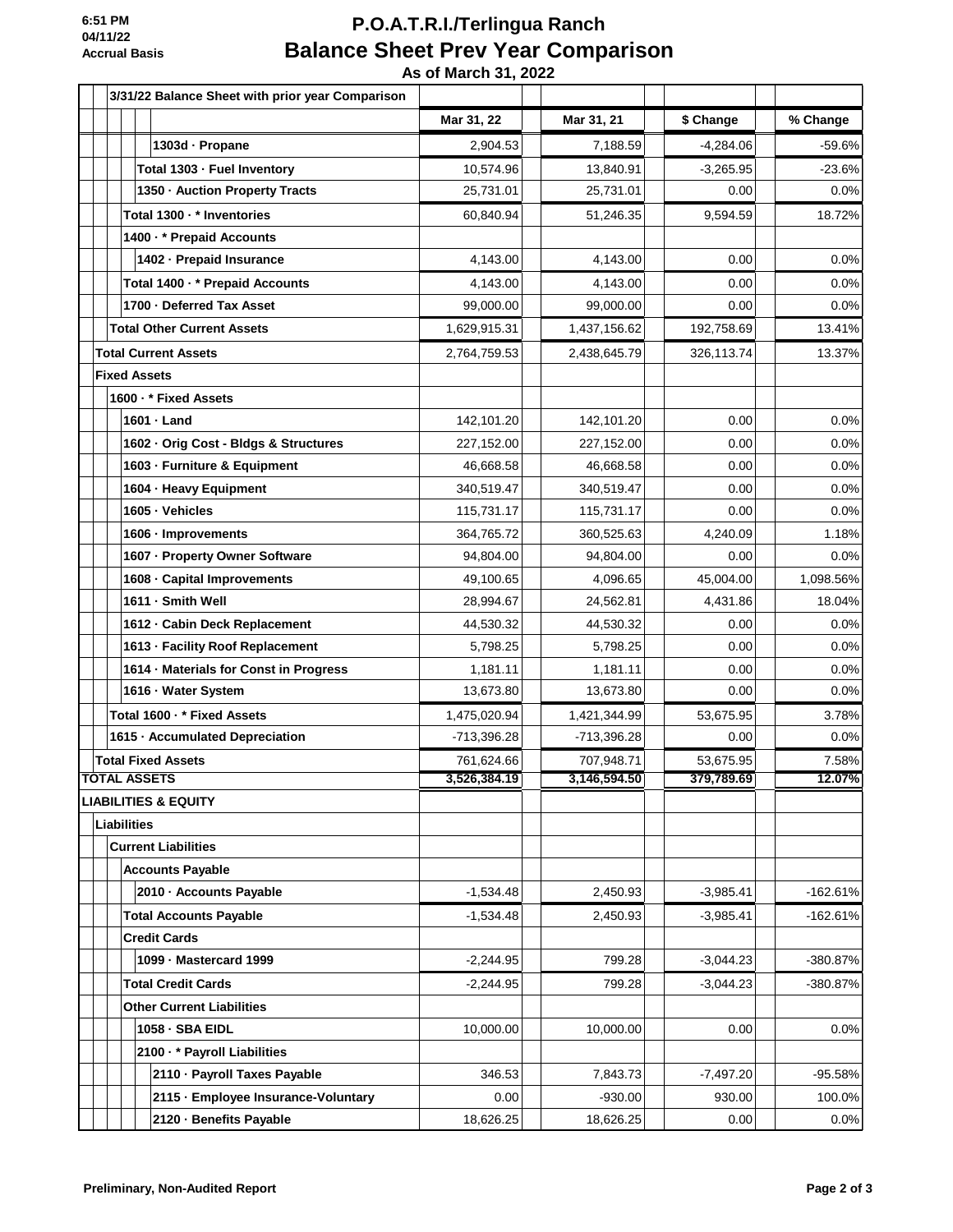## **P.O.A.T.R.I./Terlingua Ranch Balance Sheet Prev Year Comparison**

 **As of March 31, 2022**

| 3/31/22 Balance Sheet with prior year Comparison |              |               |               |            |
|--------------------------------------------------|--------------|---------------|---------------|------------|
|                                                  | Mar 31, 22   | Mar 31, 21    | \$ Change     | % Change   |
| 2135 · Wage Garnishments                         | 0.00         | $-316.98$     | 316.98        | 100.0%     |
| 2100 · * Payroll Liabilities - Other             | 416.39       | 488.39        | $-72.00$      | $-14.74%$  |
| Total 2100 · * Payroll Liabilities               | 19,389.17    | 25,711.39     | $-6,322.22$   | $-24.59%$  |
| 2111 - Direct Deposit Liabilities                | $-1,683.91$  | 0.00          | $-1,683.91$   | $-100.0%$  |
| 2240 - Employee Reimbursements Payable           | $-7,467.30$  | $-1,244.16$   | $-6,223.14$   | $-500.19%$ |
| 2250 · Tourist Funded Water Project              | -18,720.14   | 5,410.65      | $-24,130.79$  | -445.99%   |
| 2400 - Advance Deposit Account                   | 38,648.95    | 37,088.68     | 1,560.27      | 4.21%      |
| 2500 · * Taxes Payable                           |              |               |               |            |
| 2510 · Sales Tax Payable                         | 4,110.65     | 4,120.09      | $-9.44$       | $-0.23%$   |
| 2515 · State Occupancy Tax - (T2)                | 9,090.35     | 5,866.51      | 3,223.84      | 54.95%     |
| 2520 · County Hotel Tax - (T3)                   | 10,743.50    | 6,859.21      | 3,884.29      | 56.63%     |
| 2500 · * Taxes Payable - Other                   | 500.92       | $-989.67$     | 1,490.59      | 150.62%    |
| Total 2500 · * Taxes Payable                     | 24,445.42    | 15,856.14     | 8,589.28      | 54.17%     |
| 2600 - Employee Tab Direct Bill                  | $-541.75$    | 0.00          | $-541.75$     | $-100.0%$  |
| 2800 · * Deferred Income                         |              |               |               |            |
| 2801 · Deferred Assessment Income                | 1,619,404.51 | 1,236,697.34  | 382,707.17    | 30.95%     |
| 2802 - Deferred Other Income                     | $-804.79$    | $-804.79$     | 0.00          | 0.0%       |
| Total 2800 · * Deferred Income                   | 1,618,599.72 | 1,235,892.55  | 382,707.17    | 30.97%     |
| <b>Total Other Current Liabilities</b>           | 1,682,670.16 | 1,328,715.25  | 353,954.91    | 26.64%     |
| <b>Total Current Liabilities</b>                 | 1,678,890.73 | 1,331,965.46  | 346,925.27    | 26.05%     |
| <b>Total Liabilities</b>                         | 1,678,890.73 | 1,331,965.46  | 346,925.27    | 26.05%     |
| <b>Equity</b>                                    |              |               |               |            |
| 3000 - Opening Bal Equity                        | $-2,900.62$  | $-2,975.62$   | 75.00         | 2.52%      |
| 3001 · Members Equity-Undesignated               | 304,467.15   | 304,467.15    | 0.00          | 0.0%       |
| 3002 - Members Equity-Designated                 | 356,797.92   | 356,797.92    | 0.00          | 0.0%       |
| 3003 - Contributed Capital                       | 94,075.00    | 94,075.00     | 0.00          | 0.0%       |
| 3004 · Adj - Prior Year Collections              | -496,580.50  | $-298,427.57$ | -198,152.93   | $-66.4%$   |
| 3900 - Retained Earnings                         | 1,234,921.26 | 860,460.10    | 374,461.16    | 43.52%     |
| <b>Net Income</b>                                | 356,713.25   | 500,232.06    | $-143,518.81$ | $-28.69%$  |
| <b>Total Equity</b>                              | 1,847,493.46 | 1,814,629.04  | 32,864.42     | 1.81%      |
| <b>TOTAL LIABILITIES &amp; EQUITY</b>            | 3,526,384.19 | 3,146,594.50  | 379,789.69    | 12.07%     |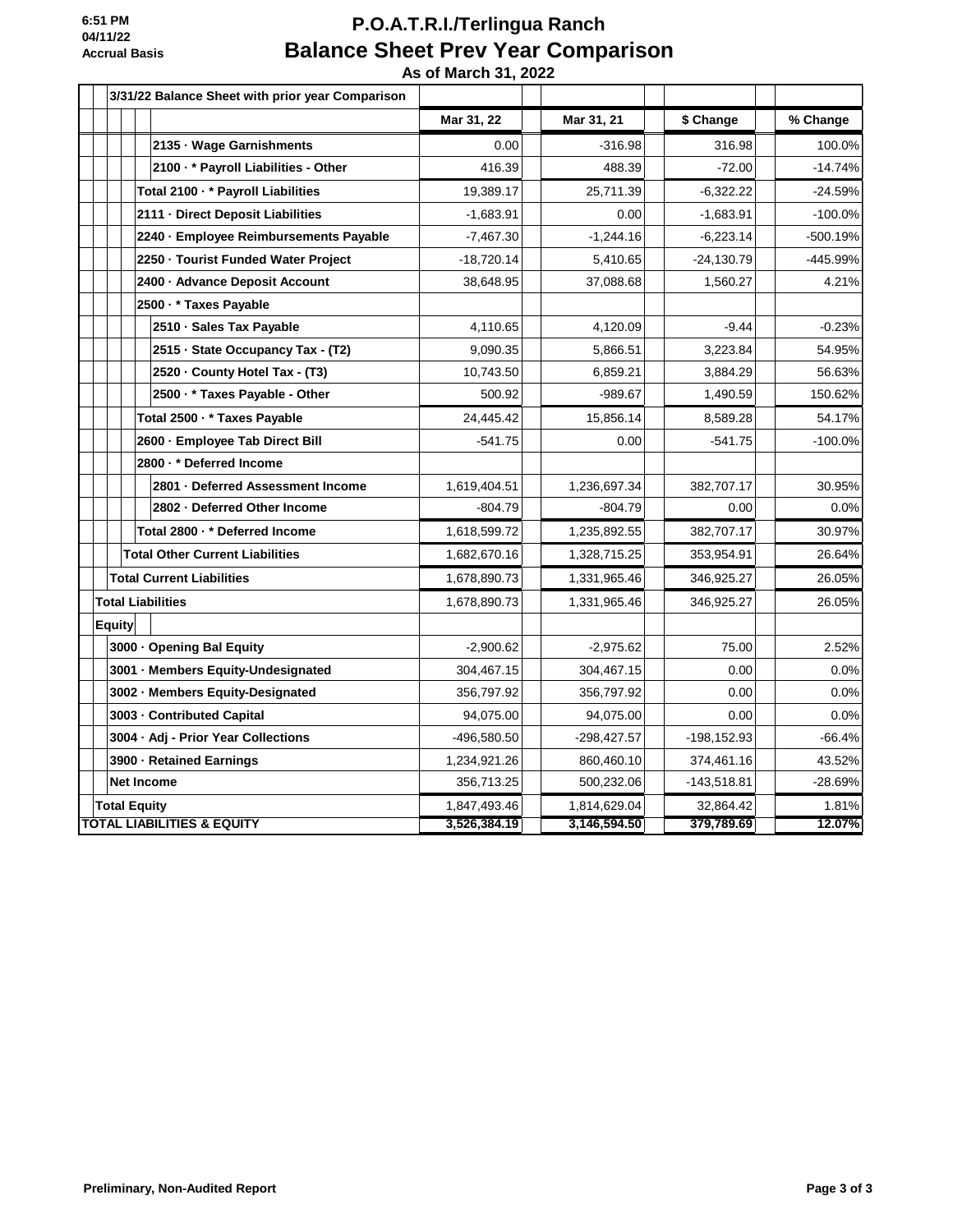|  | 3/31/22 P&L Total Budget vs Actual |        |                                         |              |               |                |             |
|--|------------------------------------|--------|-----------------------------------------|--------------|---------------|----------------|-------------|
|  |                                    |        |                                         | Jan - Mar 22 | <b>Budget</b> | \$ Over Budget | % of Budget |
|  |                                    |        | <b>Ordinary Income/Expense</b>          |              |               |                |             |
|  |                                    | Income |                                         |              |               |                |             |
|  |                                    |        | 4001 · Assessment Related Revenue       |              |               |                |             |
|  |                                    |        | 4005 · * Association Assessments        |              |               |                |             |
|  |                                    |        | 4009 - Special Assessments              | 505.38       |               |                |             |
|  |                                    |        | 4015 · Volunteer Assessments            | 9.159.07     | 896.00        | 8,263.07       | 1,022.22%   |
|  |                                    |        | 4018 · Assessment Rev-2017 & Prior      | 24,384.47    | 19,657.00     | 4,727.47       | 124.05%     |
|  |                                    |        | 4030 · Assessment Interest, Late Fee    | 7,239.04     | 6,541.00      | 698.04         | 110.67%     |
|  |                                    |        | 4038 · 2018 Assessment Revenue          | 3,964.37     | 2,427.00      | 1,537.37       | 163.34%     |
|  |                                    |        | 4039 - 2019 Assessment Revenue          | 5,865.22     | 4,189.00      | 1,676.22       | 140.02%     |
|  |                                    |        | 4040 · 2020 Assessment Revenue          | 11,456.78    | 9,030.00      | 2,426.78       | 126.88%     |
|  |                                    |        | 4041 · 2021 Assessment Revenue          | 30,860.36    | 39,818.00     | $-8,957.64$    | 77.5%       |
|  |                                    |        | 4042 · 2022 Assessment Revenue          | 362,945.48   | 357,556.00    | 5,389.48       | 101.51%     |
|  |                                    |        | Total 4005 · *Association Assessments   | 456,380.17   | 440,114.00    | 16,266.17      | 103.7%      |
|  |                                    |        | Total 4001 · Assessment Related Revenue | 456,380.17   | 440,114.00    | 16,266.17      | 103.7%      |
|  |                                    |        | 4099 - Supplemental Revenue             |              |               |                |             |
|  |                                    |        | 4200 · * Cabin Income                   |              |               |                |             |
|  |                                    |        | 4210 - Cabin Room Rental Income         | 216,175.85   | 178,000.00    | 38,175.85      | 121.45%     |
|  |                                    |        | 4220 · Tourist Funded Water Expense     | 0.00         |               |                |             |
|  |                                    |        | Total 4200 - *Cabin Income              | 216,175.85   | 178,000.00    | 38,175.85      | 121.45%     |
|  |                                    |        | 4250 · RV/Campground Income             | 22,546.69    | 16,000.00     | 6,546.69       | 140.92%     |
|  |                                    |        | 4300 · * Cafe Income                    |              |               |                |             |
|  |                                    |        | 4310 - Food Sales                       | 91,741.45    | 82,000.00     | 9,741.45       | 111.88%     |
|  |                                    |        | 4311 - Alcohol Sales                    | 8,925.75     | 9,500.00      | $-574.25$      | 93.96%      |
|  |                                    |        | 4315 - Bad Debt                         | 0.00         | 0.00          | 0.00           | 0.0%        |
|  |                                    |        | 4317 - Cafe Comps                       | $-760.04$    | $-1,000.00$   | 239.96         | 76.0%       |
|  |                                    |        | Total 4300 · * Cafe Income              | 99,907.16    | 90,500.00     | 9,407.16       | 110.4%      |
|  |                                    |        | 4400 - Retail Sales                     | 18,965.33    | 12,200.00     | 6,765.33       | 155.45%     |
|  |                                    |        | 4500 · * Other Lodge Income             |              |               |                |             |
|  |                                    |        | 4510 · Water Sales                      | 5,485.19     | 3,400.00      | 2,085.19       | 161.33%     |
|  |                                    |        | 4515 - Pool Fees                        | 1,114.00     | 800.00        | 314.00         | 139.25%     |
|  |                                    |        | 4520 - Laundromat Revenue               | 2,087.75     | 2,300.00      | $-212.25$      | 90.77%      |
|  |                                    |        | 4525 - Ice Revenue                      | 1,592.50     | 1,700.00      | $-107.50$      | 93.68%      |
|  |                                    |        | Total 4500 · * Other Lodge Income       | 10,279.44    | 8,200.00      | 2,079.44       | 125.36%     |
|  |                                    |        | Total 4099 - Supplemental Revenue       | 367,874.47   | 304,900.00    | 62,974.47      | 120.65%     |
|  |                                    |        | 4600 · * Miscellaneous Income           |              |               |                |             |
|  |                                    |        | 4526 - Timely Filed Discount            | 272.95       | 220.00        | 52.95          | 124.07%     |
|  |                                    |        | 4610 - Interest Income                  | 0.00         | 70.00         | $-70.00$       | 0.0%        |
|  |                                    |        | 4612 · Paypal Fees                      | 14.63        |               |                |             |
|  |                                    |        | 4620 · Miscellaneous Income             | 40.00        | 0.00          | 40.00          | 100.0%      |
|  |                                    |        | Total 4600 · * Miscellaneous Income     | 327.58       | 290.00        | 37.58          | 112.96%     |
|  |                                    |        | <b>Total Income</b>                     | 824,582.22   | 745,304.00    | 79,278.22      | 110.64%     |
|  |                                    |        | <b>Cost of Goods Sold</b>               |              |               |                |             |
|  |                                    |        | 5000 · * Cost of Goods Sold             |              |               |                |             |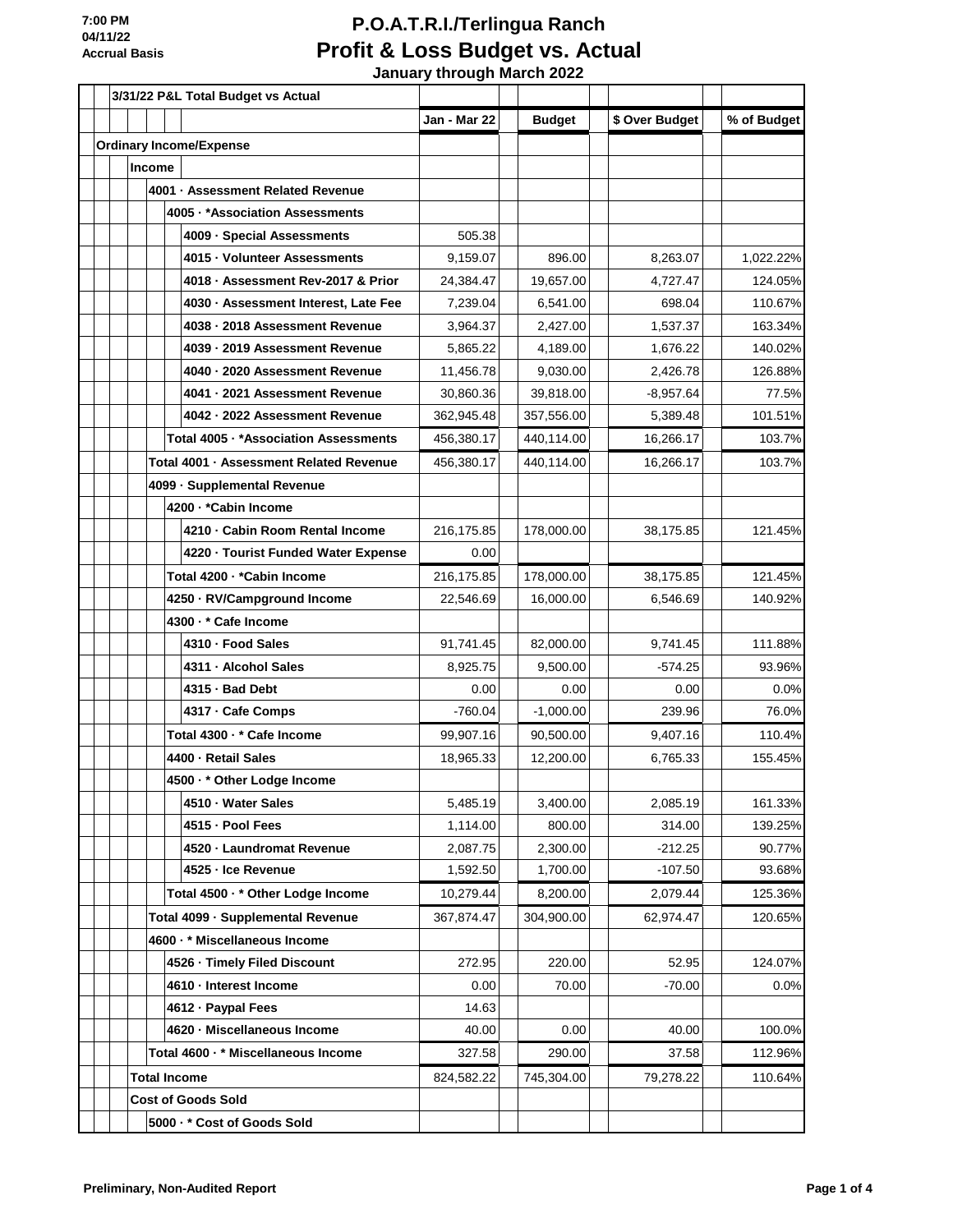|  |  | 3/31/22 P&L Total Budget vs Actual    |              |               |                |             |
|--|--|---------------------------------------|--------------|---------------|----------------|-------------|
|  |  |                                       | Jan - Mar 22 | <b>Budget</b> | \$ Over Budget | % of Budget |
|  |  | 5100 · * COGS - Restaurant            |              |               |                |             |
|  |  | 5110 - COGS - Food                    | 37,494.72    | 43.460.00     | $-5,965.28$    | 86.27%      |
|  |  | 5115 - COGS - Alcohol                 | 3,707.86     | 4,893.00      | $-1,185.14$    | 75.78%      |
|  |  | Total 5100 - * COGS - Restaurant      | 41,202.58    | 48,353.00     | $-7,150.42$    | 85.21%      |
|  |  | 5210 - COGS - Retail                  | 8,598.23     | 6,460.00      | 2,138.23       | 133.1%      |
|  |  | 5220 - COGS - Ice                     | 965.00       | 870.00        | 95.00          | 110.92%     |
|  |  | Total 5000 · * Cost of Goods Sold     | 50,765.81    | 55,683.00     | $-4,917.19$    | 91.17%      |
|  |  | <b>Total COGS</b>                     | 50,765.81    | 55,683.00     | $-4,917.19$    | 91.17%      |
|  |  | <b>Gross Profit</b>                   | 773,816.41   | 689,621.00    | 84,195.41      | 112.21%     |
|  |  | <b>Expense</b>                        |              |               |                |             |
|  |  | 6000 · * Payroll Expenses             |              |               |                |             |
|  |  | 6010 · Salaries and Wages             | 221,680.04   | 183,300.00    | 38,380.04      | 120.94%     |
|  |  | 6025 - Employer Payroll Tax           | 27,022.44    | 17,790.00     | 9,232.44       | 151.9%      |
|  |  | Total 6000 · * Payroll Expenses       | 248,702.48   | 201,090.00    | 47,612.48      | 123.68%     |
|  |  | 6040 · Employee Housing Expense       |              |               |                |             |
|  |  | 6041 - Employee Housing - Electric    | 271.78       | 375.00        | $-103.22$      | 72.48%      |
|  |  | 6042 · Employee Housing - Propane     | 0.00         | 900.00        | $-900.00$      | 0.0%        |
|  |  | 6043 - Employee Housing - Repairs     | 0.00         | 200.00        | $-200.00$      | 0.0%        |
|  |  | Total 6040 · Employee Housing Expense | 271.78       | 1,475.00      | $-1,203.22$    | 18.43%      |
|  |  | 6050 · * Employee Benefits            |              |               |                |             |
|  |  | 6053 - Employee Insurances            | 4,400.81     | 3,000.00      | 1,400.81       | 146.69%     |
|  |  | Total 6050 · * Employee Benefits      | 4,400.81     | 3,000.00      | 1,400.81       | 146.69%     |
|  |  | 6100 · * Utilities                    |              |               |                |             |
|  |  | 6110 - Electric                       | 8,417.00     | 11,500.00     | $-3,083.00$    | 73.19%      |
|  |  | 6111 - Propane                        | 2,958.74     | 3,700.00      | $-741.26$      | 79.97%      |
|  |  | 6112 · Telephone                      | 2,773.00     | 2,700.00      | 73.00          | 102.7%      |
|  |  | 6113 - Garbage & Trash                | 4,300.97     | 4,100.00      | 200.97         | 104.9%      |
|  |  | 6114 · Water System                   | 179.58       | 150.00        | 29.58          | 119.72%     |
|  |  | Total 6100 · * Utilities              | 18,629.29    | 22,150.00     | $-3,520.71$    | 84.11%      |
|  |  | 6130 · * Insurance                    |              |               |                |             |
|  |  | 6131 - Workers Comp                   | 2,187.99     | 2,100.00      | 87.99          | 104.19%     |
|  |  | 6132 - Property Insurance             | 8,908.50     | 0.00          | 8,908.50       | 100.0%      |
|  |  | 6133 - General Liability              | 185.50       | 0.00          | 185.50         | 100.0%      |
|  |  | 6134 - Directors E&O                  | 33,973.25    | 0.00          | 33,973.25      | 100.0%      |
|  |  | 6135 - Commercial Vehicle             | 4,277.50     | 0.00          | 4,277.50       | 100.0%      |
|  |  | 6140 - Airstrip                       | 0.00         | 0.00          | 0.00           | 0.0%        |
|  |  | Total 6130 · * Insurance              | 49,532.74    | 2,100.00      | 47,432.74      | 2,358.7%    |
|  |  | 6150 · * Professional Fees            |              |               |                |             |
|  |  | 6151 · Accounting                     | 2,008.75     | 4,000.00      | $-1,991.25$    | 50.22%      |
|  |  | 6152 - Legal Fees                     |              |               |                |             |
|  |  | 6152a - Legel Fees - General          | 0.00         | 1,250.00      | $-1,250.00$    | 0.0%        |
|  |  | 6152 - Legal Fees - Other             | 590.00       |               |                |             |
|  |  | Total 6152 - Legal Fees               | 590.00       | 1,250.00      | $-660.00$      | 47.2%       |
|  |  | 6153 - Other Professional Fees        | 1,725.00     | 1,500.00      | 225.00         | 115.0%      |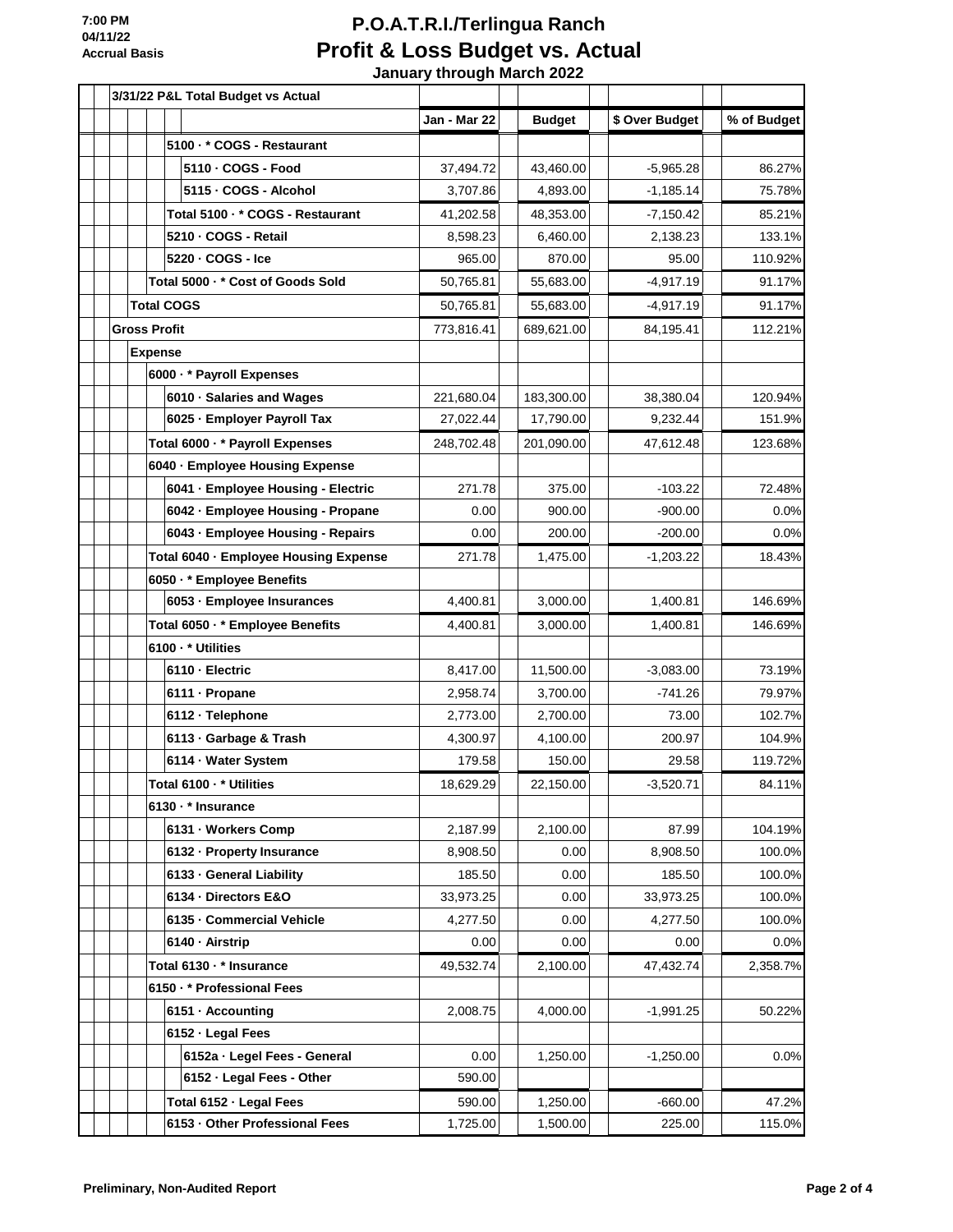|  |  | 3/31/22 P&L Total Budget vs Actual           |              |               |                |             |
|--|--|----------------------------------------------|--------------|---------------|----------------|-------------|
|  |  |                                              | Jan - Mar 22 | <b>Budget</b> | \$ Over Budget | % of Budget |
|  |  | Total 6150 · * Professional Fees             | 4,323.75     | 6,750.00      | $-2,426.25$    | 64.06%      |
|  |  | 6200 · * Heavy Equipment Expense             |              |               |                |             |
|  |  | 6201 - Heavy Equipment Repair                | 4,415.08     | 3,300.00      | 1,115.08       | 133.79%     |
|  |  | 6202 Off Road Diesel                         | 1,597.37     | 1,100.00      | 497.37         | 145.22%     |
|  |  | 6203 · Road Expense Miscellaneous            | 1,186.43     | 800.00        | 386.43         | 148.3%      |
|  |  | Total 6200 - * Heavy Equipment Expense       | 7,198.88     | 5,200.00      | 1,998.88       | 138.44%     |
|  |  | 6300 · * Vehicle Expense                     |              |               |                |             |
|  |  | 6301 · Gasoline                              | 2,808.37     | 1,700.00      | 1,108.37       | 165.2%      |
|  |  | 6302 · Diesel                                | 1,849.31     | 1,900.00      | $-50.69$       | 97.33%      |
|  |  | 6303 - Vehicle Repair                        | 1,882.71     | 2,100.00      | $-217.29$      | 89.65%      |
|  |  | 6304 · Vehicle Miscellaneous                 | 3,638.39     | 2,900.00      | 738.39         | 125.46%     |
|  |  | Total 6300 · * Vehicle Expense               | 10,178.78    | 8,600.00      | 1,578.78       | 118.36%     |
|  |  | 6400 · * Supplies & Equipment                |              |               |                |             |
|  |  | 6405 - Cabin Accessories                     | 3,016.68     | 1,800.00      | 1,216.68       | 167.59%     |
|  |  | 6410 · Housekeeping Supplies                 | 2,852.28     | 2,900.00      | $-47.72$       | 98.35%      |
|  |  | 6415 - Maintenance Supplies                  | 11,532.23    | 6,000.00      | 5,532.23       | 192.2%      |
|  |  | 6420 · Small tools & equipment               | 1,581.20     | 1,100.00      | 481.20         | 143.75%     |
|  |  | 6425 - Restaurant Supplies                   | 3,996.08     | 1,800.00      | 2,196.08       | 222.0%      |
|  |  | 6426 · Smallwares                            | 282.24       | 400.00        | -117.76        | 70.56%      |
|  |  | Total 6400 · * Supplies & Equipment          | 23,260.71    | 14,000.00     | 9,260.71       | 166.15%     |
|  |  | 6450 · * Repairs & Maintenance               |              |               |                |             |
|  |  | 6451 - Bldg/Structure Repairs & Maint        | 2,510.99     | 4,500.00      | $-1,989.01$    | 55.8%       |
|  |  | 6452 - Equipment Repairs                     | 0.00         | 125.00        | $-125.00$      | 0.0%        |
|  |  | Total 6450 · * Repairs & Maintenance         | 2,510.99     | 4,625.00      | $-2,114.01$    | 54.29%      |
|  |  | 6500 · * Office Administrative Expense       |              |               |                |             |
|  |  | 6510 - Office Supplies                       | 731.93       | 1,400.00      | $-668.07$      | 52.28%      |
|  |  | 6511 - Printing                              | 0.00         | 500.00        | $-500.00$      | 0.0%        |
|  |  | 6512 · Postage & Shipping                    | 2,110.78     | 300.00        | 1,810.78       | 703.59%     |
|  |  | 6513 - Communications                        | 2,122.61     | 3,500.00      | $-1,377.39$    | 60.65%      |
|  |  | 6514 - Credit Card Fees                      | 12,909.48    | 11,500.00     | 1,409.48       | 112.26%     |
|  |  | 6515 - Newsletter                            | 94.17        | 4,000.00      | $-3,905.83$    | 2.35%       |
|  |  | 6516 - Office Equipment                      | 605.89       | 1,700.00      | $-1,094.11$    | 35.64%      |
|  |  | 6520 - Misc. Office Admin.                   | 3,729.91     | 1,100.00      | 2,629.91       | 339.08%     |
|  |  | Total 6500 · * Office Administrative Expense | 22,304.77    | 24,000.00     | $-1,695.23$    | 92.94%      |
|  |  | 6550 · * Other Administrative Expense        |              |               |                |             |
|  |  | 6551 · Mileage Reimbursement                 | 1,091.16     | 240.00        | 851.16         | 454.65%     |
|  |  | 6552 · Licenses and Permits                  | 23.44        | 1,500.00      | $-1,476.56$    | 1.56%       |
|  |  | 6553 · Dues & Memberships                    | 0.00         | 250.00        | $-250.00$      | 0.0%        |
|  |  | 6559 - Booking Fees                          | 6,930.47     | 6,900.00      | 30.47          | 100.44%     |
|  |  | Total 6550 · * Other Administrative Expense  | 8,045.07     | 8,890.00      | $-844.93$      | 90.5%       |
|  |  | 6560 - Property Tax                          | 0.00         | 0.00          | 0.00           | 0.0%        |
|  |  | 6575 · Software Maintenance & Upgrades       | 3,222.42     | 1,200.00      | 2,022.42       | 268.54%     |
|  |  | 6700 · * Advertising & Promotion             |              |               |                |             |
|  |  | 6715 · Bands & Entertainment                 | 1,048.12     | 500.00        | 548.12         | 209.62%     |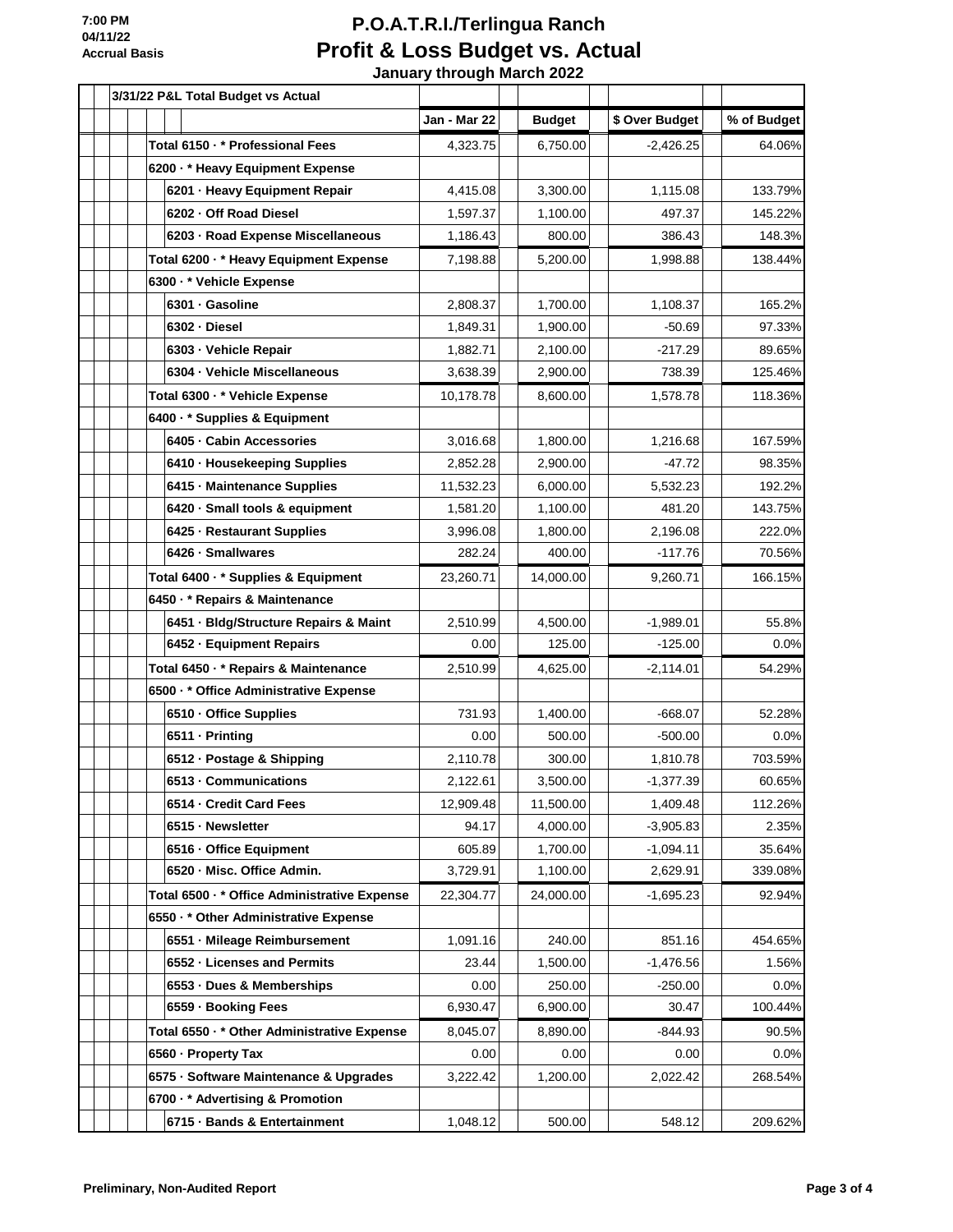|                            |                   |                        | 3/31/22 P&L Total Budget vs Actual     |                     |               |                |             |
|----------------------------|-------------------|------------------------|----------------------------------------|---------------------|---------------|----------------|-------------|
|                            |                   |                        |                                        | <b>Jan - Mar 22</b> | <b>Budget</b> | \$ Over Budget | % of Budget |
|                            |                   |                        | 6720 - Advertising                     | 0.00                | 200.00        | $-200.00$      | 0.0%        |
|                            |                   |                        | Total 6700 · * Advertising & Promotion | 1,048.12            | 700.00        | 348.12         | 149.73%     |
|                            |                   |                        | 6900 · * Miscellaneous Expense         |                     |               |                |             |
|                            |                   | 6910 - Cash Over/Short |                                        | 0.00                | 50.00         | $-50.00$       | 0.0%        |
|                            |                   |                        | 6915 - Miscellaneous Expense           | 3,152.10            | 25.00         | 3,127.10       | 12,608.4%   |
|                            |                   |                        | 6925 - Reconciliation Discrepancies    | $-25.38$            |               |                |             |
|                            |                   |                        | 6930 · Payroll Tax Penalty/Interest    | 10,345.85           |               |                |             |
|                            |                   |                        | Total 6900 · * Miscellaneous Expense   | 13,472.57           | 75.00         | 13,397.57      | 17,963.43%  |
|                            |                   |                        | 6935 - Bank Service Charges            | 0.00                | 0.00          | 0.00           | 0.0%        |
|                            |                   | <b>Total Expense</b>   |                                        | 417,103.16          | 303,855.00    | 113,248.16     | 137.27%     |
| <b>Net Ordinary Income</b> |                   |                        | 356,713.25                             | 385,766.00          | $-29,052.75$  | 92.47%         |             |
|                            | <b>Net Income</b> |                        |                                        | 356,713.25          | 385,766.00    | $-29,052.75$   | 92.47%      |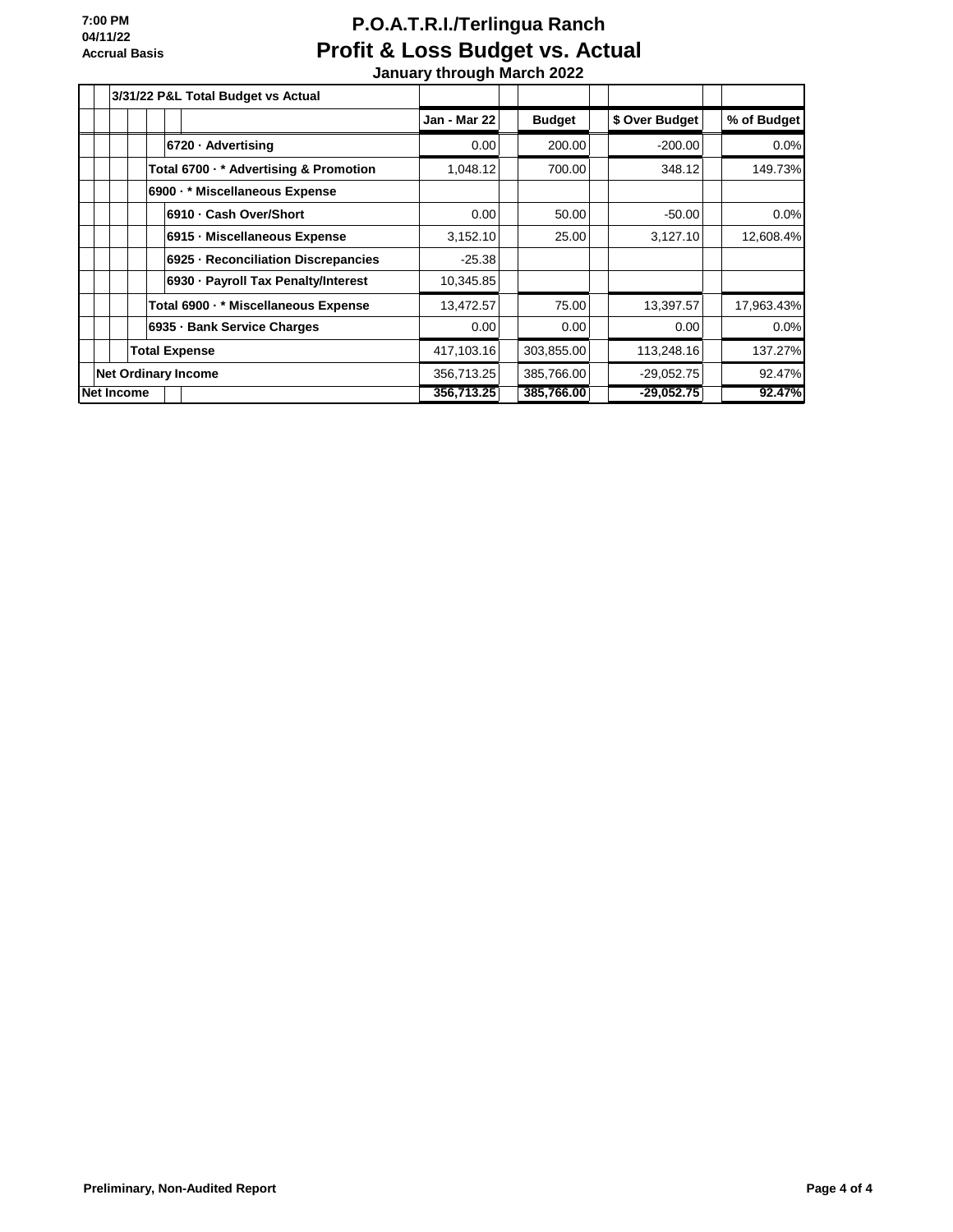| 3/31/22 P&L by Class                    | G & A           | <b>Road Maint</b> | <b>Water Sys</b> |                     | <del>January through March 2022</del><br>Cabins     Gen Lodge |      | Ice      | Laundry  | Pool     | Rest      | Retail      | <b>RV Camp</b> |                 |              |
|-----------------------------------------|-----------------|-------------------|------------------|---------------------|---------------------------------------------------------------|------|----------|----------|----------|-----------|-------------|----------------|-----------------|--------------|
|                                         | <b>Non Supp</b> | Non Supp          | Non Supp         | <b>TTL Non Supp</b> | Supp                                                          | Supp | Supp     | Supp     | Supp     | Supp      | Supp        | Supp           | <b>TTL Supp</b> | <b>TOTAL</b> |
| <b>Ordinary Income/Expense</b>          |                 |                   |                  |                     |                                                               |      |          |          |          |           |             |                |                 |              |
| Income                                  |                 |                   |                  |                     |                                                               |      |          |          |          |           |             |                |                 |              |
| 4001 · Assessment Related Revenue       |                 |                   |                  |                     |                                                               |      |          |          |          |           |             |                |                 |              |
| 4005 · * Association Assessments        |                 |                   |                  |                     |                                                               |      |          |          |          |           |             |                |                 |              |
| 4009 · Special Assessments              | 505.38          | 0.00              | 0.00             | 505.38              | 0.00                                                          | 0.00 | 0.00     | 0.00     | 0.00     | 0.00      | 0.00        | 0.00           | 0.00            | 505.38       |
| 4015 · Volunteer Assessments            | 9,159.07        | 0.00              | 0.00             | 9,159.07            | 0.00                                                          | 0.00 | 0.00     | 0.00     | 0.00     | 0.00      | 0.00        | 0.00           | 0.00            | 9,159.07     |
| 4018 · Assessment Rev-2017 & Prior      | 24,384.47       | 0.00              | 0.00             | 24,384.47           | 0.00                                                          | 0.00 | 0.00     | 0.00     | 0.00     | 0.00      | 0.00        | 0.00           | 0.00            | 24,384.47    |
| 4030 · Assessment Interest, Late Fee    | 7,239.04        | 0.00              | 0.00             | 7,239.04            | 0.00                                                          | 0.00 | 0.00     | 0.00     | 0.00     | 0.00      | 0.00        | 0.00           | 0.00            | 7,239.04     |
| 4038 · 2018 Assessment Revenue          | 3,964.37        | 0.00              | 0.00             | 3,964.37            | 0.00                                                          | 0.00 | 0.00     | 0.00     | 0.00     | 0.00      | 0.00        | 0.00           | 0.00            | 3,964.37     |
| 4039 - 2019 Assessment Revenue          | 5,865.22        | 0.00              | 0.00             | 5,865.22            | 0.00                                                          | 0.00 | 0.00     | 0.00     | 0.00     | 0.00      | 0.00        | 0.00           | 0.00            | 5,865.22     |
| 4040 · 2020 Assessment Revenue          | 11,456.78       | 0.00              | 0.00             | 11,456.78           | 0.00                                                          | 0.00 | 0.00     | 0.00     | 0.00     | 0.00      | 0.00        | 0.00           | 0.00            | 11,456.78    |
| 4041 · 2021 Assessment Revenue          | 30,860.36       | 0.00              | 0.00             | 30,860.36           | 0.00                                                          | 0.00 | 0.00     | 0.00     | 0.00     | 0.00      | 0.00        | 0.00           | 0.00            | 30,860.36    |
| 4042 · 2022 Assessment Revenue          | 362,945.48      | 0.00              | 0.00             | 362,945.48          | 0.00                                                          | 0.00 | 0.00     | 0.00     | 0.00     | 0.00      | 0.00        | 0.00           | 0.00            | 362,945.48   |
| Total 4005 · * Association Assessments  | 456,380.17      | 0.00              | 0.00             | 456,380.17          | 0.00                                                          | 0.00 | 0.00     | 0.00     | 0.00     | 0.00      | 0.00        | 0.00           | 0.00            | 456,380.17   |
| Total 4001 - Assessment Related Revenue | 456,380.17      | 0.00              | 0.00             | 456,380.17          | 0.00                                                          | 0.00 | 0.00     | 0.00     | 0.00     | 0.00      | 0.00        | 0.00           | 0.00            | 456,380.17   |
| 4099 - Supplemental Revenue             |                 |                   |                  |                     |                                                               |      |          |          |          |           |             |                |                 |              |
| 4200 · * Cabin Income                   |                 |                   |                  |                     |                                                               |      |          |          |          |           |             |                |                 |              |
| 4210 - Cabin Room Rental Income         | 0.00            | 0.00              | 0.00             | 0.00                | 216,175.53                                                    | 0.00 | 0.00     | 0.00     | 0.00     | 0.00      | 0.00        | 0.32           | 216,175.85      | 216,175.85   |
| 4220 · Tourist Funded Water Expense     | 0.00            | 0.00              | 0.00             | 0.00                | 0.00                                                          | 0.00 | 0.00     | 0.00     | 0.00     | 0.00      | 0.00        | 0.00           | 0.00            | 0.00         |
| Total 4200 · *Cabin Income              | 0.00            | 0.00              | 0.00             | 0.00                | 216, 175.53                                                   | 0.00 | 0.00     | 0.00     | 0.00     | 0.00      | 0.00        | 0.32           | 216,175.85      | 216,175.85   |
| 4250 - RV/Campground Income             | 0.00            | 0.00              | 0.00             | 0.00                | $-0.32$                                                       | 0.00 | 0.00     | 0.00     | 0.00     | 0.00      | 0.00        | 22,547.01      | 22,546.69       | 22,546.69    |
| 4300 · * Cafe Income                    |                 |                   |                  |                     |                                                               |      |          |          |          |           |             |                |                 |              |
| 4310 - Food Sales                       | 0.00            | 0.00              | 0.00             | 0.00                | 0.00                                                          | 0.00 | 0.00     | 0.00     | 0.00     | 91,741.45 | 0.00        | 0.00           | 91,741.45       | 91,741.45    |
| 4311 · Alcohol Sales                    | 0.00            | 0.00              | 0.00             | 0.00                | 0.00                                                          | 0.00 | 0.00     | 0.00     | 0.00     | 8,925.75  | 0.00        | 0.00           | 8,925.75        | 8,925.75     |
| 4317 - Cafe Comps                       | 0.00            | 0.00              | 0.00             | 0.00                | 0.00                                                          | 0.00 | 0.00     | 0.00     | 0.00     | $-760.04$ | 0.00        | 0.00           | $-760.04$       | $-760.04$    |
| Total 4300 · * Cafe Income              | 0.00            | 0.00              | 0.00             | 0.00                | 0.00                                                          | 0.00 | 0.00     | 0.00     | 0.00     | 99,907.16 | 0.00        | 0.00           | 99,907.16       | 99,907.16    |
| 4400 - Retail Sales                     | 0.00            | 0.00              | 0.00             | 0.00                | 0.00                                                          | 0.00 | 0.00     | 0.00     | 0.00     | 0.00      | 18,965.33   | 0.00           | 18,965.33       | 18,965.33    |
| 4500 · * Other Lodge Income             |                 |                   |                  |                     |                                                               |      |          |          |          |           |             |                |                 |              |
| 4510 · Water Sales                      | 0.00            | 0.00              | 6,599.19         | 6,599.19            | 0.00                                                          | 0.00 | 0.00     | 0.00     | 0.00     | 0.00      | $-1,114.00$ | 0.00           | $-1,114.00$     | 5,485.19     |
| 4515 · Pool Fees                        | 0.00            | 0.00              | 0.00             | 0.00                | 0.00                                                          | 0.00 | 0.00     | 0.00     | 1,114.00 | 0.00      | 0.00        | 0.00           | 1,114.00        | 1,114.00     |
| 4520 - Laundromat Revenue               | 0.00            | 0.00              | 0.00             | 0.00                | 0.00                                                          | 0.00 | 0.00     | 2,087.75 | 0.00     | 0.00      | 0.00        | 0.00           | 2,087.75        | 2,087.75     |
| 4525 - Ice Revenue                      | 0.00            | 0.00              | 0.00             | 0.00                | 0.00                                                          | 0.00 | 1,592.50 | 0.00     | 0.00     | 0.00      | 0.00        | 0.00           | 1,592.50        | 1,592.50     |
| Total 4500 · * Other Lodge Income       | 0.00            | 0.00              | 6,599.19         | 6,599.19            | 0.00                                                          | 0.00 | 1,592.50 | 2,087.75 | 1,114.00 | 0.00      | $-1,114.00$ | 0.00           | 3,680.25        | 10,279.44    |
| Total 4099 - Supplemental Revenue       | 0.00            | 0.00              | 6,599.19         | 6,599.19            | 216,175.21                                                    | 0.00 | 1,592.50 | 2,087.75 | 1,114.00 | 99,907.16 | 17,851.33   | 22,547.33      | 361,275.28      | 367,874.47   |
| 4600 · * Miscellaneous Income           |                 |                   |                  |                     |                                                               |      |          |          |          |           |             |                |                 |              |
| 4526 · Timely Filed Discount            | 66.88           | 0.00              | 0.00             | 66.88               | 206.07                                                        | 0.00 | 0.00     | 0.00     | 0.00     | 0.00      | 0.00        | 0.00           | 206.07          | 272.95       |
| 4612 - Paypal Fees                      | 14.63           | 0.00              | 0.00             | 14.63               | 0.00                                                          | 0.00 | 0.00     | 0.00     | 0.00     | 0.00      | 0.00        | 0.00           | 0.00            | 14.63        |
| 4620 · Miscellaneous Income             | 0.00            | 0.00              | 0.00             | 0.00                | 0.00                                                          | 0.00 | 0.00     | 0.00     | 0.00     | 40.00     | 0.00        | 0.00           | 40.00           | 40.00        |
|                                         |                 |                   |                  |                     |                                                               |      |          |          |          |           |             |                |                 |              |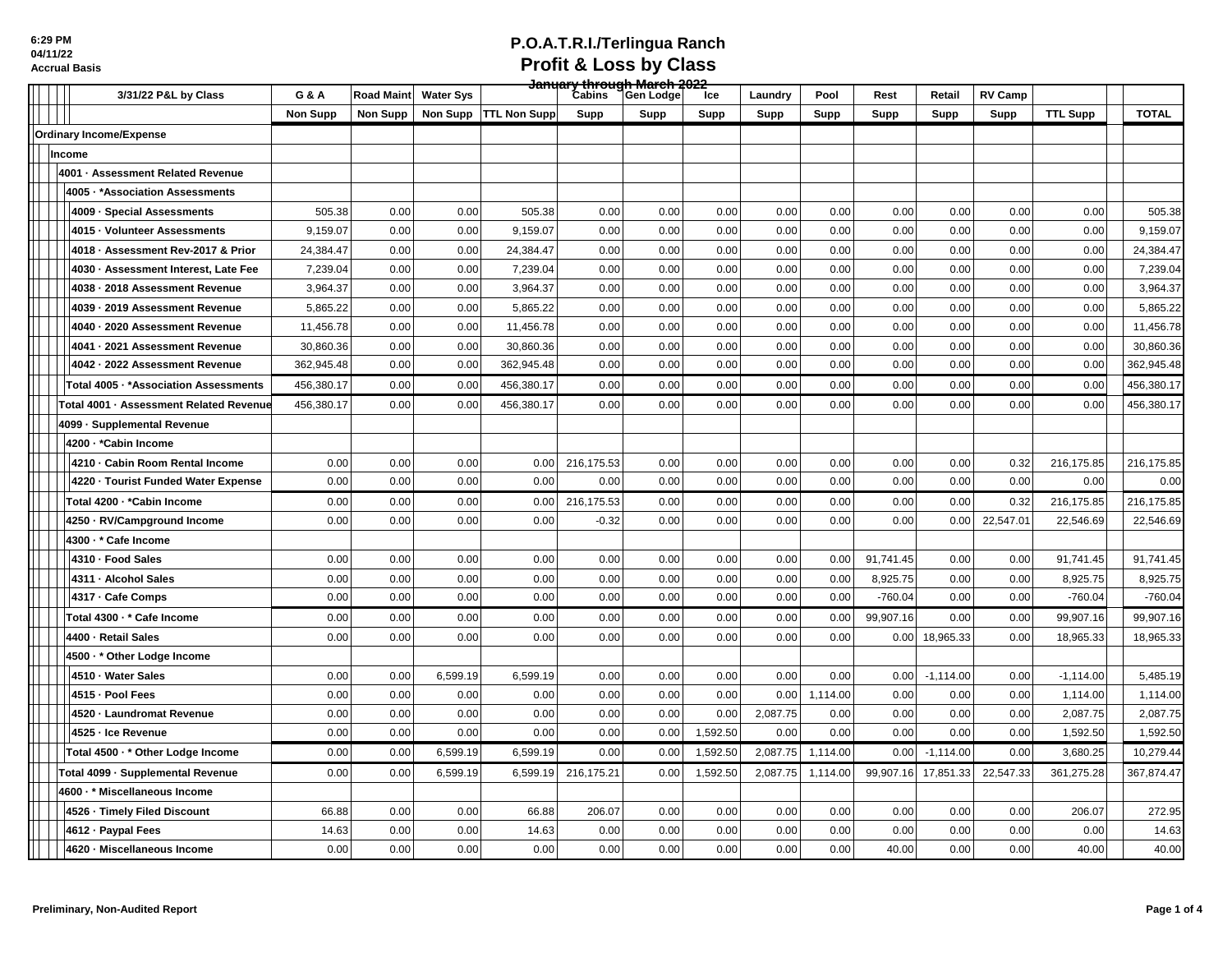| 3/31/22 P&L by Class                  | G & A           | Road Maint | <b>Water Sys</b> |                         | <del>January through March 2022</del><br>Cabins Gen Lodge |           | Ice      | Laundry  | Pool     | Rest      | Retail              | <b>RV Camp</b> |                 |              |
|---------------------------------------|-----------------|------------|------------------|-------------------------|-----------------------------------------------------------|-----------|----------|----------|----------|-----------|---------------------|----------------|-----------------|--------------|
|                                       | <b>Non Supp</b> | Non Supp   |                  | Non Supp   TTL Non Supp | Supp                                                      | Supp      | Supp     | Supp     | Supp     | Supp      | Supp                | Supp           | <b>TTL Supp</b> | <b>TOTAL</b> |
| Total 4600 · * Miscellaneous Income   | 81.51           | 0.00       | 0.00             | 81.51                   | 206.07                                                    | 0.00      | 0.00     | 0.00     | 0.00     | 40.00     | 0.00                | 0.00           | 246.07          | 327.58       |
| <b>Total Income</b>                   | 456,461.68      | 0.00       | 6,599.19         | 463,060.87              | 216,381.28                                                | 0.00      | 1,592.50 | 2,087.75 | 1,114.00 |           | 99,947.16 17,851.33 | 22,547.33      | 361,521.35      | 824,582.22   |
| <b>Cost of Goods Sold</b>             |                 |            |                  |                         |                                                           |           |          |          |          |           |                     |                |                 |              |
| 5000 · * Cost of Goods Sold           |                 |            |                  |                         |                                                           |           |          |          |          |           |                     |                |                 |              |
| 5100 · * COGS - Restaurant            |                 |            |                  |                         |                                                           |           |          |          |          |           |                     |                |                 |              |
| 5110 - COGS - Food                    | 0.00            | 0.00       | 0.00             | 0.00                    | 0.00                                                      | 0.00      | 0.00     | 0.00     | 0.00     | 37,494.72 | 0.00                | 0.00           | 37,494.72       | 37,494.72    |
| 5115 - COGS - Alcohol                 | 0.00            | 0.00       | 0.00             | 0.00                    | 0.00                                                      | 0.00      | 0.00     | 0.00     | 0.00     | 3,707.86  | 0.00                | 0.00           | 3,707.86        | 3,707.86     |
| Total 5100 - * COGS - Restaurant      | 0.00            | 0.00       | 0.00             | 0.00                    | 0.00                                                      | 0.00      | 0.00     | 0.00     | 0.00     | 41,202.58 | 0.00                | 0.00           | 41,202.58       | 41,202.58    |
| 5210 - COGS - Retail                  | 0.00            | 0.00       | 0.00             | 0.00                    | 0.00                                                      | 0.00      | 0.00     | 0.00     | 0.00     | 0.00      | 8,598.23            | 0.00           | 8,598.23        | 8,598.23     |
| 5220 - COGS - Ice                     | 0.00            | 0.00       | 0.00             | 0.00                    | 0.00                                                      | 0.00      | 321.00   | 0.00     | 0.00     | 0.00      | 644.00              | 0.00           | 965.00          | 965.00       |
| Total 5000 - * Cost of Goods Sold     | 0.00            | 0.00       | 0.00             | 0.00                    | 0.00                                                      | 0.00      | 321.00   | 0.00     | 0.00     | 41,202.58 | 9,242.23            | 0.00           | 50,765.81       | 50,765.81    |
| <b>Total COGS</b>                     | 0.00            | 0.00       | 0.00             | 0.00                    | 0.00                                                      | 0.00      | 321.00   | 0.00     | 0.00     | 41,202.58 | 9,242.23            | 0.00           | 50,765.81       | 50,765.81    |
| <b>Gross Profit</b>                   | 456,461.68      | 0.00       | 6,599.19         | 463,060.87              | 216,381.28                                                | 0.00      | 1,271.50 | 2,087.75 | 1,114.00 | 58,744.58 | 8,609.10            | 22,547.33      | 310,755.54      | 773,816.41   |
| <b>Expense</b>                        |                 |            |                  |                         |                                                           |           |          |          |          |           |                     |                |                 |              |
| 6000 · * Payroll Expenses             |                 |            |                  |                         |                                                           |           |          |          |          |           |                     |                |                 |              |
| 6010 · Salaries and Wages             | 44,861.97       | 38,216.73  | 0.00             | 83,078.70               | 26,725.38                                                 | 26,061.27 | 0.00     | 1,577.40 | 0.00     | 84,237.29 | 0.00                | 0.00           | 138,601.34      | 221,680.04   |
| 6025 - Employer Payroll Tax           | 5,085.93        | 4,678.63   | 0.00             | 9,764.56                | 3,516.85                                                  | 3,330.57  | 0.00     | 207.96   | 0.00     | 10,202.50 | 0.00                | 0.00           | 17,257.88       | 27,022.44    |
| Total 6000 · * Payroll Expenses       | 49,947.90       | 42,895.36  | 0.00             | 92,843.26               | 30,242.23                                                 | 29,391.84 | 0.00     | 1,785.36 | 0.00     | 94,439.79 | 0.00                | 0.00           | 155,859.22      | 248,702.48   |
| 6040 · Employee Housing Expense       |                 |            |                  |                         |                                                           |           |          |          |          |           |                     |                |                 |              |
| 6041 - Employee Housing - Electric    | 1,201.78        | 0.00       | 0.00             | 1,201.78                | $-280.00$                                                 | $-650.00$ | 0.00     | 0.00     | 0.00     | 0.00      | 0.00                | 0.00           | $-930.00$       | 271.78       |
| Total 6040 - Employee Housing Expense | 1,201.78        | 0.00       | 0.00             | 1,201.78                | $-280.00$                                                 | $-650.00$ | 0.00     | 0.00     | 0.00     | 0.00      | 0.00                | 0.00           | $-930.00$       | 271.78       |
| 6050 · * Employee Benefits            |                 |            |                  |                         |                                                           |           |          |          |          |           |                     |                |                 |              |
| 6053 - Employee Insurances            | 4,400.81        | 0.00       | 0.00             | 4,400.81                | 0.00                                                      | 0.00      | 0.00     | 0.00     | 0.00     | 0.00      | 0.00                | 0.00           | 0.00            | 4,400.81     |
| Total 6050 · * Employee Benefits      | 4,400.81        | 0.00       | 0.00             | 4,400.81                | 0.00                                                      | 0.00      | 0.00     | 0.00     | 0.00     | 0.00      | 0.00                | 0.00           | 0.00            | 4,400.81     |
| 6100 · * Utilities                    |                 |            |                  |                         |                                                           |           |          |          |          |           |                     |                |                 |              |
| 6110 - Electric                       | 6,743.33        | 205.04     | 126.69           | 7,075.06                | 0.00                                                      | 0.00      | 0.00     | 902.18   | 0.00     | 0.00      | 0.00                | 439.76         | 1,341.94        | 8,417.00     |
| 6111 - Propane                        | 0.00            | 0.00       | 0.00             | 0.00                    | 0.00                                                      | 83.49     | 0.00     | 1,152.75 | 0.00     | 1,722.50  | 0.00                | 0.00           | 2,958.74        | 2,958.74     |
| 6112 - Telephone                      | 2,475.09        | 117.52     | 0.00             | 2,592.61                | 0.00                                                      | 0.00      | 0.00     | 0.00     | 0.00     | 180.39    | 0.00                | 0.00           | 180.39          | 2,773.00     |
| 6113 Garbage & Trash                  | 0.00            | 0.00       | 0.00             | 0.00                    | 0.00                                                      | 4,300.97  | 0.00     | 0.00     | 0.00     | 0.00      | 0.00                | 0.00           | 4,300.97        | 4,300.97     |
| 6114 · Water System                   | 0.00            | 0.00       | 179.58           | 179.58                  | 0.00                                                      | 0.00      | 0.00     | 0.00     | 0.00     | 0.00      | 0.00                | 0.00           | 0.00            | 179.58       |
| Total 6100 - * Utilities              | 9,218.42        | 322.56     | 306.27           | 9,847.25                | 0.00                                                      | 4,384.46  | 0.00     | 2,054.93 | 0.00     | 1.902.89  | 0.00                | 439.76         | 8,782.04        | 18,629.29    |
| 6130 · * Insurance                    |                 |            |                  |                         |                                                           |           |          |          |          |           |                     |                |                 |              |
| 6131 - Workers Comp                   | 2,187.99        | 0.00       | 0.00             | 2,187.99                | 0.00                                                      | 0.00      | 0.00     | 0.00     | 0.00     | 0.00      | 0.00                | 0.00           | 0.00            | 2,187.99     |
| 6132 - Property Insurance             | 8,908.50        | 0.00       | 0.00             | 8,908.50                | 0.00                                                      | 0.00      | 0.00     | 0.00     | 0.00     | 0.00      | 0.00                | 0.00           | 0.00            | 8,908.50     |
| 6133 - General Liability              | 185.50          | 0.00       | 0.00             | 185.50                  | 0.00                                                      | 0.00      | 0.00     | 0.00     | 0.00     | 0.00      | 0.00                | 0.00           | 0.00            | 185.50       |
| 6134 - Directors E&O                  | 33,973.25       | 0.00       | 0.00             | 33,973.25               | 0.00                                                      | 0.00      | 0.00     | 0.00     | 0.00     | 0.00      | 0.00                | 0.00           | 0.00            | 33,973.25    |
| 6135 - Commercial Vehicle             | 1,643.25        | 2,634.25   | 0.00             | 4,277.50                | 0.00                                                      | 0.00      | 0.00     | 0.00     | 0.00     | 0.00      | 0.00                | 0.00           | 0.00            | 4,277.50     |
| Total 6130 · * Insurance              | 46.898.49       | 2,634.25   | 0.00             | 49,532.74               | 0.00                                                      | 0.00      | 0.00     | 0.00     | 0.00     | 0.00      | 0.00                | 0.00           | 0.00            | 49,532.74    |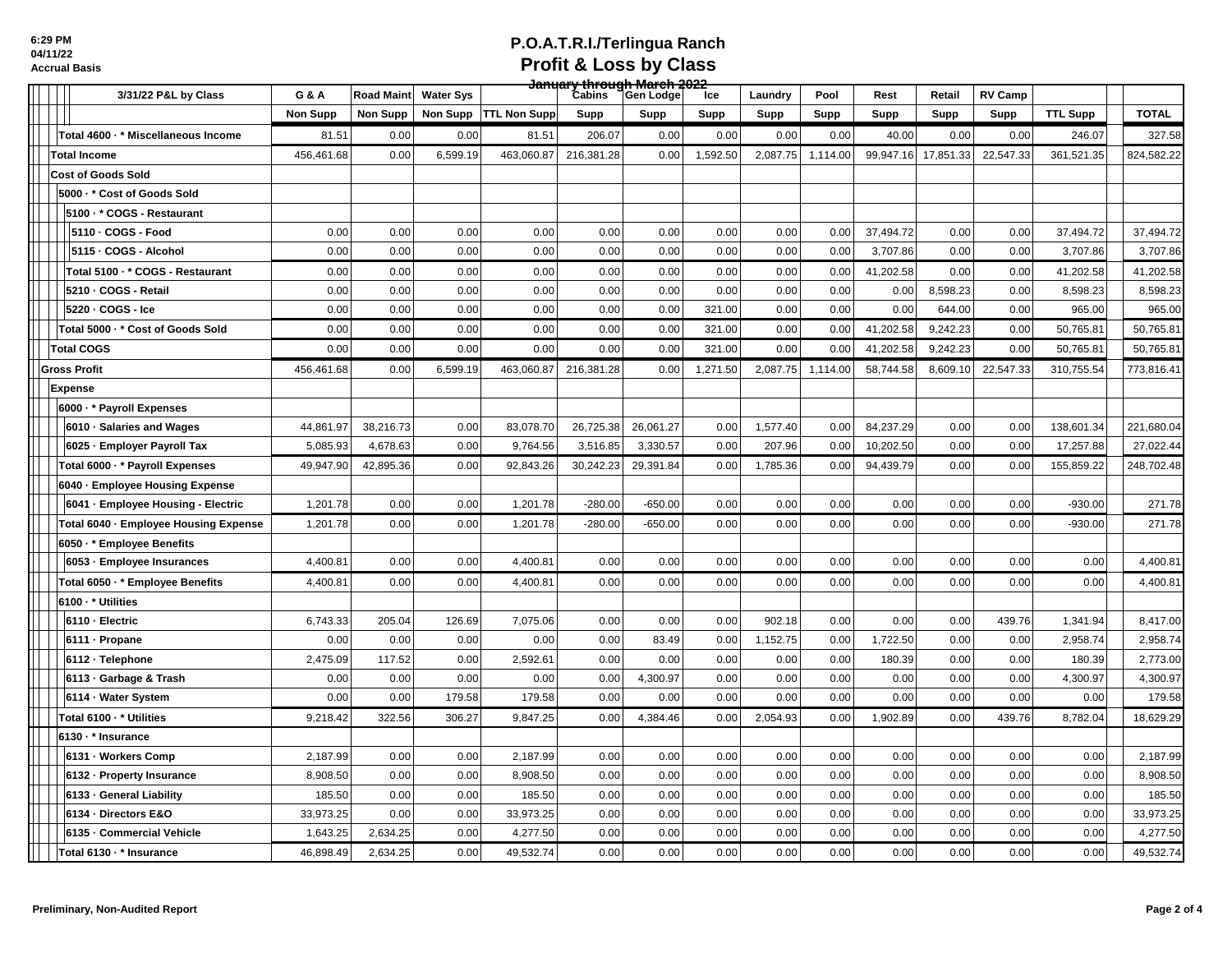| 3/31/22 P&L by Class                        | G & A           | Road Maint | <b>Water Sys</b> |                     | <del>January through March 2022</del><br>Cabins Gen Lodge |          | Ice  | Laundry  | Pool     | Rest     | Retail | <b>RV Camp</b> |                 |              |
|---------------------------------------------|-----------------|------------|------------------|---------------------|-----------------------------------------------------------|----------|------|----------|----------|----------|--------|----------------|-----------------|--------------|
|                                             | <b>Non Supp</b> | Non Supp   | Non Supp         | <b>TTL Non Supp</b> | Supp                                                      | Supp     | Supp | Supp     | Supp     | Supp     | Supp   | Supp           | <b>TTL Supp</b> | <b>TOTAL</b> |
| 6150 · * Professional Fees                  |                 |            |                  |                     |                                                           |          |      |          |          |          |        |                |                 |              |
| 6151 - Accounting                           | 2,008.75        | 0.00       | 0.00             | 2,008.75            | 0.00                                                      | 0.00     | 0.00 | 0.00     | 0.00     | 0.00     | 0.00   | 0.00           | 0.00            | 2,008.75     |
| 6152 - Legal Fees                           | 590.00          | 0.00       | 0.00             | 590.00              | 0.00                                                      | 0.00     | 0.00 | 0.00     | 0.00     | 0.00     | 0.00   | 0.00           | 0.00            | 590.00       |
| 6153 - Other Professional Fees              | 1,725.00        | 0.00       | 0.00             | 1,725.00            | 0.00                                                      | 0.00     | 0.00 | 0.00     | 0.00     | 0.00     | 0.00   | 0.00           | 0.00            | 1,725.00     |
| Total 6150 · * Professional Fees            | 4,323.75        | 0.00       | 0.00             | 4,323.75            | 0.00                                                      | 0.00     | 0.00 | 0.00     | 0.00     | 0.00     | 0.00   | 0.00           | 0.00            | 4,323.75     |
| 6200 · * Heavy Equipment Expense            |                 |            |                  |                     |                                                           |          |      |          |          |          |        |                |                 |              |
| 6201 - Heavy Equipment Repair               | 0.00            | 4,415.08   | 0.00             | 4,415.08            | 0.00                                                      | 0.00     | 0.00 | 0.00     | 0.00     | 0.00     | 0.00   | 0.00           | 0.00            | 4,415.08     |
| 6202 - Off Road Diesel                      | 0.00            | 1,597.37   | 0.00             | 1,597.37            | 0.00                                                      | 0.00     | 0.00 | 0.00     | 0.00     | 0.00     | 0.00   | 0.00           | 0.00            | 1,597.37     |
| 6203 - Road Expense Miscellaneous           | 0.00            | 1,186.43   | 0.00             | 1,186.43            | 0.00                                                      | 0.00     | 0.00 | 0.00     | 0.00     | 0.00     | 0.00   | 0.00           | 0.00            | 1,186.43     |
| Total 6200 · * Heavy Equipment Expense      | 0.00            | 7,198.88   | 0.00             | 7,198.88            | 0.00                                                      | 0.00     | 0.00 | 0.00     | 0.00     | 0.00     | 0.00   | 0.00           | 0.00            | 7,198.88     |
| 6300 · * Vehicle Expense                    |                 |            |                  |                     |                                                           |          |      |          |          |          |        |                |                 |              |
| 6301 - Gasoline                             | 0.00            | 2,808.37   | 0.00             | 2,808.37            | 0.00                                                      | 0.00     | 0.00 | 0.00     | 0.00     | 0.00     | 0.00   | 0.00           | 0.00            | 2,808.37     |
| 6302 - Diesel                               | 0.00            | 1,849.31   | 0.00             | 1,849.31            | 0.00                                                      | 0.00     | 0.00 | 0.00     | 0.00     | 0.00     | 0.00   | 0.00           | 0.00            | 1,849.31     |
| 6303 - Vehicle Repair                       | 0.00            | 1,882.71   | 0.00             | 1,882.71            | 0.00                                                      | 0.00     | 0.00 | 0.00     | 0.00     | 0.00     | 0.00   | 0.00           | 0.00            | 1,882.71     |
| 6304 - Vehicle Miscellaneous                | 0.00            | 3,638.39   | 0.00             | 3,638.39            | 0.00                                                      | 0.00     | 0.00 | 0.00     | 0.00     | 0.00     | 0.00   | 0.00           | 0.00            | 3,638.39     |
| Total 6300 · * Vehicle Expense              | 0.00            | 10,178.78  | 0.00             | 10,178.78           | 0.00                                                      | 0.00     | 0.00 | 0.00     | 0.00     | 0.00     | 0.00   | 0.00           | 0.00            | 10,178.78    |
| 6400 · * Supplies & Equipment               |                 |            |                  |                     |                                                           |          |      |          |          |          |        |                |                 |              |
| 6405 - Cabin Accessories                    | 0.00            | 0.00       | 0.00             | 0.00                | 3,016.68                                                  | 0.00     | 0.00 | 0.00     | 0.00     | 0.00     | 0.00   | 0.00           | 3,016.68        | 3,016.68     |
| 6410 · Housekeeping Supplies                | 0.00            | 0.00       | 0.00             | 0.00                | 2,852.28                                                  | 0.00     | 0.00 | 0.00     | 0.00     | 0.00     | 0.00   | 0.00           | 2,852.28        | 2,852.28     |
| 6415 - Maintenance Supplies                 | 1,096.93        | 0.00       | 133.16           | 1,230.09            | 209.13                                                    | 6,914.87 | 0.00 | 577.96   | 1,193.46 | 1,406.72 | 0.00   | 0.00           | 10,302.14       | 11,532.23    |
| 6420 · Small tools & equipment              | 0.00            | 0.00       | 0.00             | 0.00                | 0.00                                                      | 20.71    | 0.00 | 1,560.49 | 0.00     | 0.00     | 0.00   | 0.00           | 1,581.20        | 1,581.20     |
| 6425 - Restaurant Supplies                  | 2,000.00        | 0.00       | 0.00             | 2,000.00            | 0.00                                                      | 0.00     | 0.00 | 0.00     | 0.00     | 1,996.08 | 0.00   | 0.00           | 1,996.08        | 3,996.08     |
| 6426 · Smallwares                           | 282.24          | 0.00       | 0.00             | 282.24              | 0.00                                                      | 0.00     | 0.00 | 0.00     | 0.00     | 0.00     | 0.00   | 0.00           | 0.00            | 282.24       |
| Total 6400 * Supplies & Equipment           | 3,379.17        | 0.00       | 133.16           | 3,512.33            | 6,078.09                                                  | 6,935.58 | 0.00 | 2,138.45 | 1,193.46 | 3.402.80 | 0.00   | 0.00           | 19,748.38       | 23,260.71    |
| 6450 · * Repairs & Maintenance              |                 |            |                  |                     |                                                           |          |      |          |          |          |        |                |                 |              |
| 6451 · Bidg/Structure Repairs & Maint       | 1,956.84        | 0.00       | 0.00             | 1,956.84            | 250.00                                                    | 304.15   | 0.00 | 0.00     | 0.00     | 0.00     | 0.00   | 0.00           | 554.15          | 2,510.99     |
| Total 6450 · * Repairs & Maintenance        | 1,956.84        | 0.00       | 0.00             | 1,956.84            | 250.00                                                    | 304.15   | 0.00 | 0.00     | 0.00     | 0.00     | 0.00   | 0.00           | 554.15          | 2,510.99     |
| 6500 · * Office Administrative Expense      |                 |            |                  |                     |                                                           |          |      |          |          |          |        |                |                 |              |
| 6510 Office Supplies                        | 705.90          | 0.00       | 0.00             | 705.90              | 0.00                                                      | 0.00     | 0.00 | 0.00     | 0.00     | 0.00     | 26.03  | 0.00           | 26.03           | 731.93       |
| 6512 - Postage & Shipping                   | 2,110.78        | 0.00       | 0.00             | 2,110.78            | 0.00                                                      | 0.00     | 0.00 | 0.00     | 0.00     | 0.00     | 0.00   | 0.00           | 0.00            | 2,110.78     |
| 6513 - Communications                       | 2,071.57        | 51.04      | 0.00             | 2,122.61            | 0.00                                                      | 0.00     | 0.00 | 0.00     | 0.00     | 0.00     | 0.00   | 0.00           | 0.00            | 2,122.61     |
| 6514 - Credit Card Fees                     | 12,909.48       | 0.00       | 0.00             | 12,909.48           | 0.00                                                      | 0.00     | 0.00 | 0.00     | 0.00     | 0.00     | 0.00   | 0.00           | 0.00            | 12,909.48    |
| 6515 - Newsletter                           | 94.17           | 0.00       | 0.00             | 94.17               | 0.00                                                      | 0.00     | 0.00 | 0.00     | 0.00     | 0.00     | 0.00   | 0.00           | 0.00            | 94.17        |
| 6516 - Office Equipment                     | 605.89          | 0.00       | 0.00             | 605.89              | 0.00                                                      | 0.00     | 0.00 | 0.00     | 0.00     | 0.00     | 0.00   | 0.00           | 0.00            | 605.89       |
| 6520 - Misc. Office Admin.                  | 3,501.62        | 0.00       | 0.00             | 3,501.62            | 0.00                                                      | 0.00     | 0.00 | 0.00     | 0.00     | 95.99    | 132.30 | 0.00           | 228.29          | 3,729.91     |
| Total 6500 · * Office Administrative Expen: | 21,999.41       | 51.04      | 0.00             | 22,050.45           | 0.00                                                      | 0.00     | 0.00 | 0.00     | 0.00     | 95.99    | 158.33 | 0.00           | 254.32          | 22,304.77    |
| 6550 . * Other Administrative Expense       |                 |            |                  |                     |                                                           |          |      |          |          |          |        |                |                 |              |
| 6551 - Mileage Reimbursement                | 1,002.12        | 0.00       | 0.00             | 1,002.12            | 89.04                                                     | 0.00     | 0.00 | 0.00     | 0.00     | 0.00     | 0.00   | 0.00           | 89.04           | 1,091.16     |